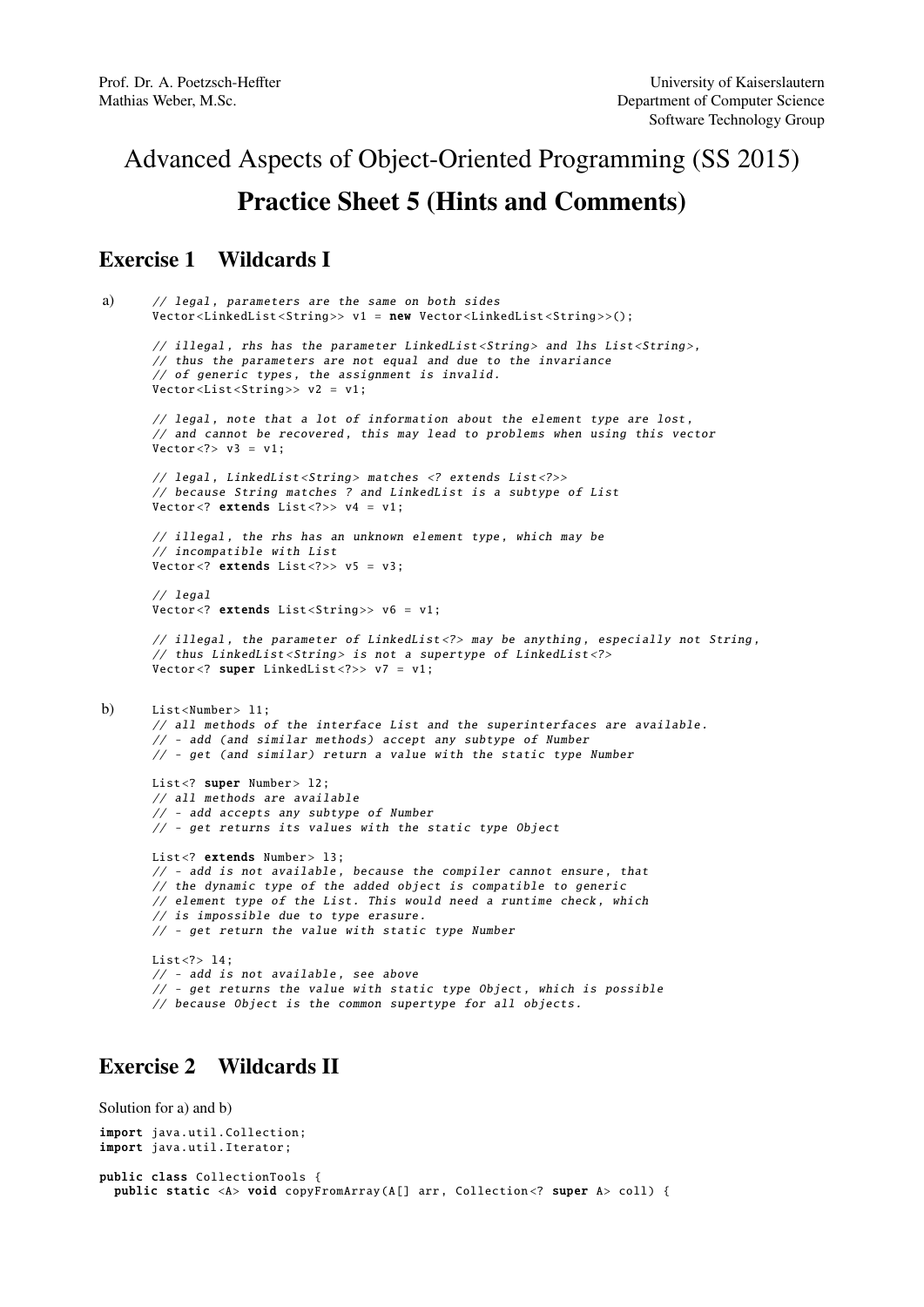```
for (A el : arr) {
     coll.add(el);
   }
 }
 public static <A> void copyToArray(Collection<? extends A> coll, A[] arr) {
   Iterator<? extends A> iter = coll.iterator();
    int i=0;
   while(iter.hasNext() && i<arr.length) {
     arr[i] = iter.next();i++;
   }
 }
}
```
#### Exercise 3 Bounded Type Parameters

```
import java.util .*;
public class MinMaxWrapper <A extends Comparable <A>>
public Object [] toArray () {
            implements Set<A> {
 private Set<A> theSet;
 public MinMaxWrapper (Set <A> set) {
  this.theSet = set;
 }
 public boolean add(A e) {
   return theSet.add(e);
  }
  public boolean addAll(Collection <? extends A> c) {
if(iter.hasNext ())
   return theSet.addAll(c);
 }
 public void clear () {
   theSet.clear ();
 }
 public boolean contains(Object o) {
   return theSet.contains(o);
 }
 public boolean containsAll (Collection <?> c) {
   return theSet.containsAll(c);
  }
 public boolean equals(Object o) {
   return theSet.equals(o);
 }
 public int hashCode () {
   return theSet.hashCode ();
  }
 public boolean isEmpty () {
   return theSet.isEmpty ();
 }
 public Iterator <A> iterator () {
   return theSet.iterator ();
 }
 public boolean remove(Object o) {
   return theSet.remove(o);
 }
 public boolean removeAll (Collection <?> c) {
   return theSet. removeAll (c);
 }
 public boolean retainAll (Collection <?> c) {
   return theSet.retainAll(c);
 }
 public int size () {
   return theSet.size();
  }
                                                      return theSet.toArray ();
                                                     }
                                                    public <T> T[] toArray(T[] a) {
                                                      return theSet.toArray(a);
                                                     \mathbf{r}public A getMinimum () {
                                                       A res;
                                                       Iterator <A> iter = theSet.iterator ();
                                                         res = iter.next ();
                                                       else
                                                        return null;
                                                       A next;
                                                       while(iter.hasNext()) {
                                                        next = iter.next();if(new.compareTo(res) < 0) {
                                                          res = next;
                                                         }
                                                       }
                                                      return res;
                                                     }
                                                    public A getMaximum () {
                                                      A res;
                                                       Iterator <A> iter = theSet.iterator ();
                                                      if(iter.hasNext())
                                                        res = iter.next():
                                                       else
                                                        return null;
                                                       A next;
                                                      while(iter.hasNext()) {
                                                        next = iter.next();if(next. compareTo (res )>0)
                                                          res = next;
                                                       }
                                                      return res;
                                                    }
                                                  }
```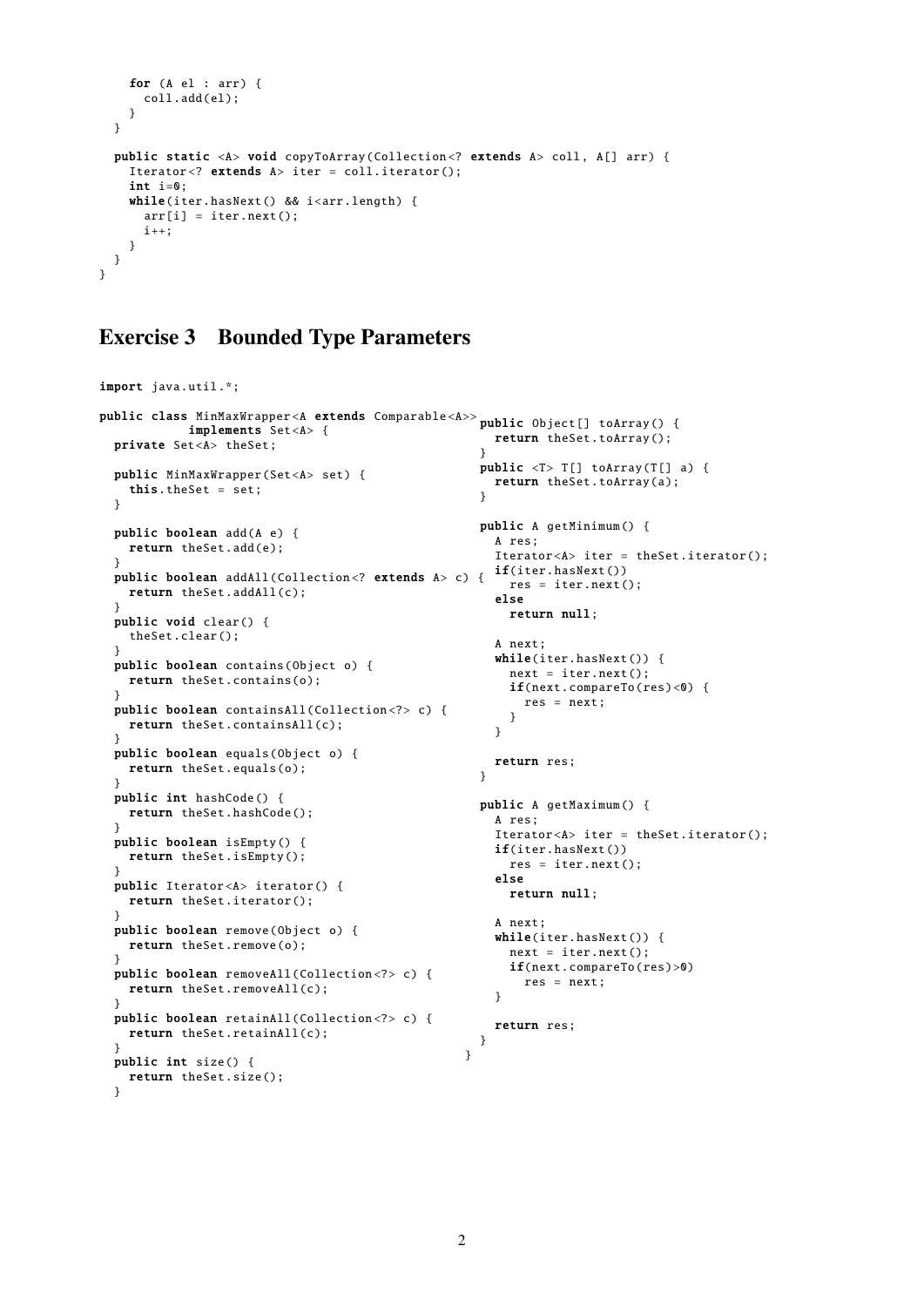# Exercise 4 Extended Iterators

The following code is one possibility to choose the generic types. It is possible to achieve the same (or nearly the same) behaviour and reusability by putting wildcards into the interfaces and removing some wildcard from the iterator classes. It was a design decision, that the Transformer and Predicate interfaces should be as easy as possible.

You can find such iterators in the *common collections* framework of the apache foundation (see [http://commons.](http://commons.apache.org/collections/) [apache.org/collections/](http://commons.apache.org/collections/), the repository contains a version with generics).

```
a) Transformer
  public interface Transformer <A,B> {
       public B transform (A in);
   }
  Iterator
  import java.util.*;
  public class TransformingIterator <I,O> implements Iterator <O> {
       private Iterator<? extends I> in;
      private Transformer<? super I, ? extends 0> transformer;
       public TransformingIterator (Iterator <? extends I> inputIterator ,
                                    Transformer<? super I, ? extends 0> transformer) {
           this.in = inputIterator ;
           this. transformer = transformer ;
       }
       public boolean hasNext () {
           return in.hasNext();
       }
       public O next () {
           return transformer . transform (in.next ());
       }
       public void remove () {
          in.remove ();
       }
  }
b) public class CurrencyTransformer implements Transformer<Number, String> {
       public String transform (Number n) {
           return "EUR<sub>L</sub>" + new Double(Math.floor(n.doubleValue() * 100) / 100).toString();
       }
  }
  import java.util.*;
  public class Bill {
      public static void main (String... arg) {
           List<Double> doubles = Arrays.asList(19.248, 7.0, -9.0, 1.8882, -0.1992);
           System.out.println("Normal_iterator:");
           Iterator <?> it = doubles.iterator ();
           while (it.hasNext() {
               System.out.println(it.next());
           }
           System.out.println("Extended_iterators:");
           Iterator <String > truncIt = new TransformingIterator <Double , String >( doubles.iterator (),
                                                                                  new CurrencyTransformer ());
           while (truncIt.hasNext()) {
               System.out.println(truncIt.next()):
           }
      }
  }
```